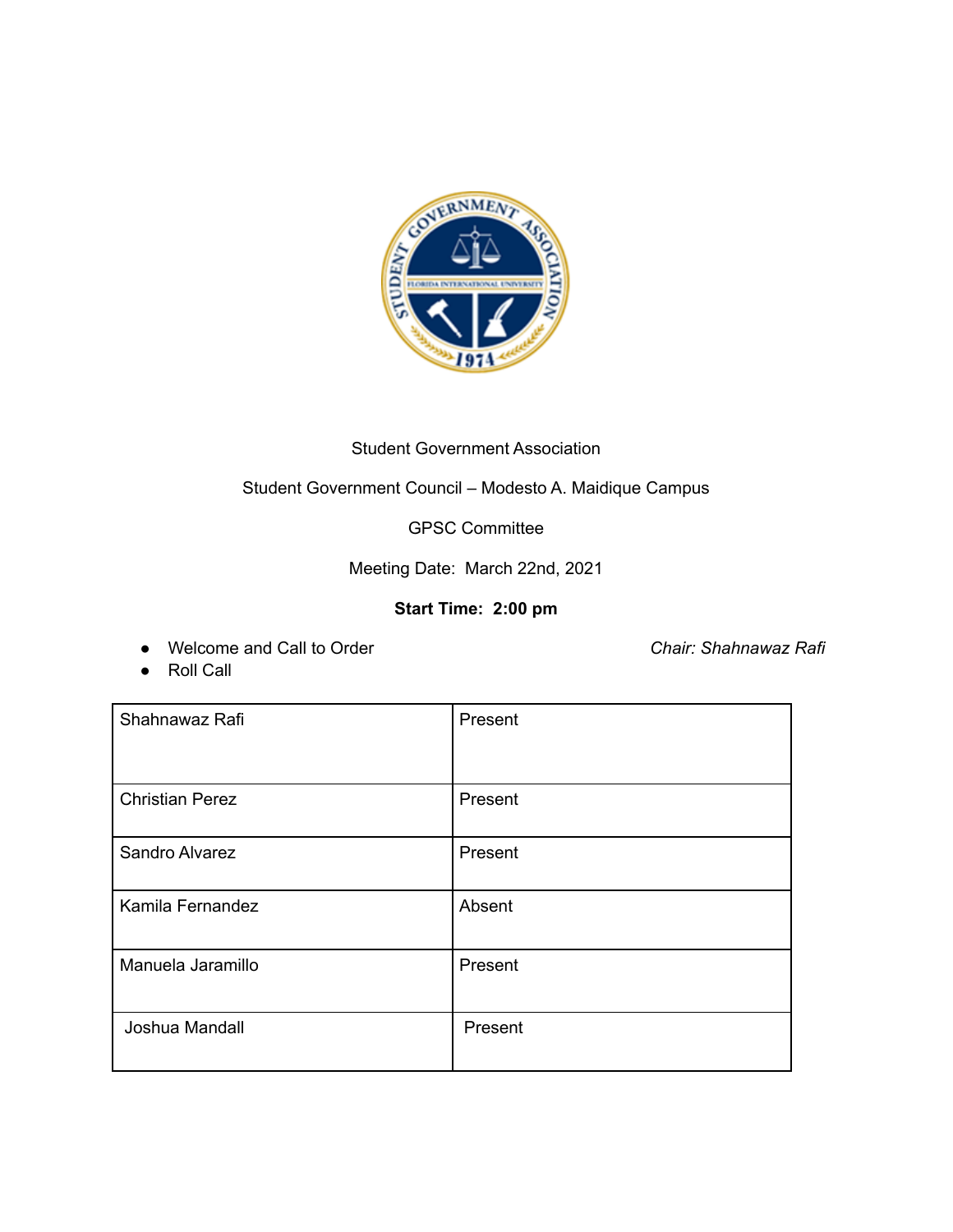**● Open Forum** -

**● Old Business -**

**● New Business**

- 1. GSAW Preparation
- Michelle Castro has put on a request for MTS and wanted to see what is available.
- The way Joshua is planning it with the license available the entire day would be from morning to afternoon.
- Items are still pending.
- The tables have been designated for the event outside the Wolfe event and it's called Panther Plaza.
- There we will be having the event for BBC
- The giveaway event for the  $26<sup>th</sup>$  of March for the event, I will be there at 10 AM.
- It needs to be sure that we will have staff members that are there for the event itself.
- There will be 4 or 5 people that will be taking part of the goodie bag experiment.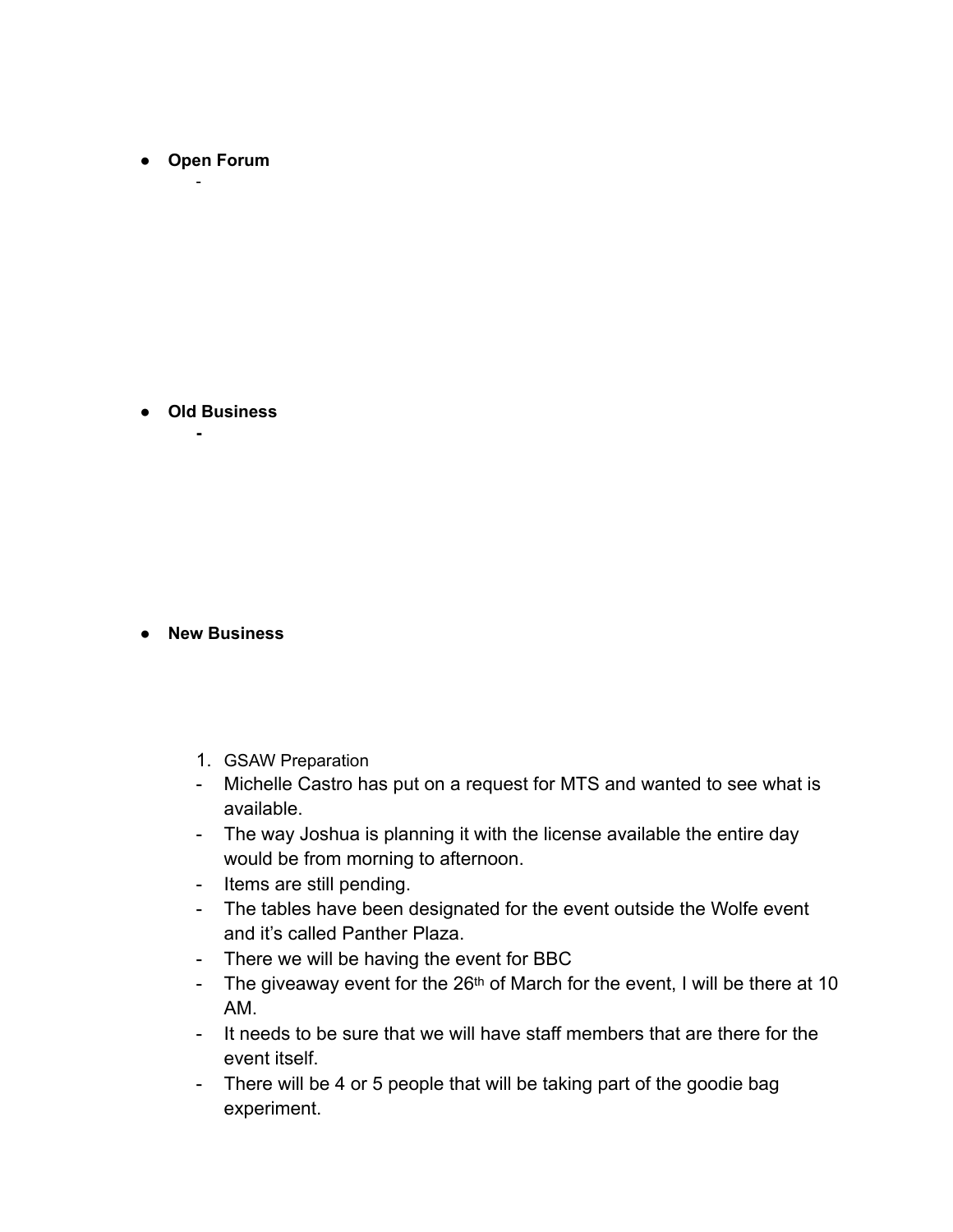- Approval is still pending for the tables at GC lawn.
- We still need to get a table over at engineering, because the link that Abhijeet sent was for facilities.
- Sandro is following up on this objective and contacting Amanda at the engineering campus.
- Sandro completed the purchase requests for the ABA awards and awaiting on approval from michelle.
- Did Sandro contact Jeff the DJ?
- We do not have an idea for the list he is planning to play.
- All the zoom links have been set and for each event we must spread awareness for the event.

- 2. Gradskeller Preparation
	- The GPSC preparation will be confirmed for the event on Wednesday.
	- The gradskeller event will only be for one hour.
	- Christian, Nitya, and Kamilla will be there for the event.